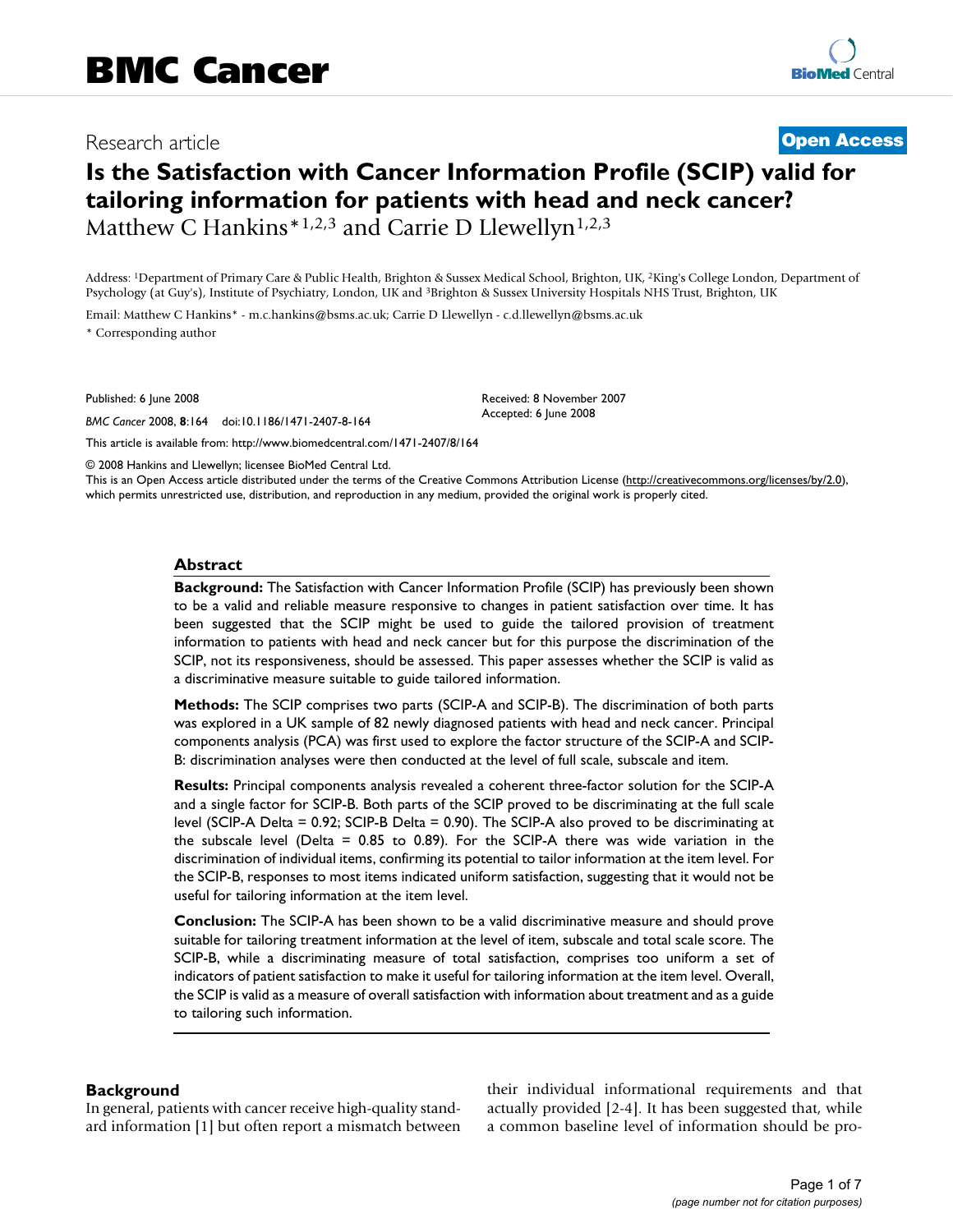vided, patients would benefit from information provision tailored to their individual needs [5]. This suggestion has been supported by the National Cancer Alliance [6] which recognises that generic information might not fulfil the patients' requirements. Studies of patients with head and neck cancer (HNC) for example, revealed a need for more information about treatment options and the impact of treatment than the operation itself [7,8].

The assessment of quality of information can take many forms, from 'objective' evaluations of the accuracy of content, readability etc. [1] to more 'subjective' indices such as the patient's preference for [9,10] or satisfaction [11,12] with the information provided. While the former may have more relevance for issues surrounding patient knowledge and informed consent [13], the latter have been found to have an impact on clinical outcomes: for example, a recent study that found that lower levels of satisfaction with information about treatment were predictive of worse psychological outcomes in the longer term [3]. A recent review of the literature [4], however, found no assessment methods that took into account the amount, content and timing of the information about treatment for aspects such as recovery, side-effects and long-term consequences. Though some measures of informational need in cancer exist [14-16], they fail to capture the patient's perspective in terms of whether they have received too much or too little information and the level of information supplied. The recognition of the potential for different information needs for different types of cancer led to the development of the Satisfaction with Cancer Information Profile (SCIP) [17]. The SCIP has been validated as a reliable measure of satisfaction with information about treatment, responsive to change [3,17] and it has been suggested that this measure might guide a programme of tailored information provision. For the SCIP to be used for this purpose, however, requires that it be able to discriminate between different levels of individual satisfaction, and although validated in terms of being responsive to change, previous studies have not examined this aspect of the SCIP's validity. The SCIP might inform the selective provision of information to patients in two different ways. First, individual responses to the 14 items contained in the first subscale of the SCIP may be used to determine how information provision might be improved, as suggested by others [10]. For this purpose the discrimination of each item and the discrimination and reliability of the whole 14-item scale are of interest: if an individual item is insensitive to individual differences, it will be of limited use in tailoring interventions. Second, if there is an underlying structure to patient satisfaction with information (as has been reported for the Satisfaction with Information about Medicines Scale [18]), then information might be tailored on the basis of the level of satisfaction with each dimension. This might be required

if resources do not allow for the tailoring of information to a precise (i.e. item-by-item) degree. For this purpose the discrimination and reliability of the dimension sub-scales would be of interest: if the sub-scales are unreliable or fail to discriminate between patients then they will be of doubtful value to inform focused interventions. This study therefore sought to validate the SCIP as a discriminative measure as a first step in establishing its usefulness as a guide to tailored information provision.

# **Methods**

# *Sample*

The database for this analysis was derived from a previously published study [17]. A subset of the database (SCIP item scores) was extracted for the full baseline sample of 82 patients newly diagnosed patients with HNC. These had been recruited into a prospective study from four hospitals in the southeast of England with a recruitment rate of 76%: there were no significant differences in age, gender or ethnicity between those recruited and those not recruited. The mean age was  $60 (SD = 13)$  with a range of 23 to 89 years. The sample was predominantly white (92%) and male (66%), with most respondents married or cohabiting (61%). Approximately one half of the sample was diagnosed with early-stage disease (stages I and II: 48%) and one half with advanced-stage disease (stages III and IV: 46%). Stage at diagnosis was unobtainable for three patients. The most common sites were tongue (International Classification of Diseases [ICD]-10 C01 and C02) and laryngeal/glottis (ICD-10 C32). Initial treatment plans were varied: 27% surgery only; 26% radiotherapy only; 31% surgery and radiotherapy; 11% radiotherapy and chemotherapy and 5% surgery, radiotherapy, and chemotherapy (5%). SCIP data were obtained after diagnosis but before initial treatment.

# *Analysis*

The SCIP comprises two sections (here referred to as SCIP-A and SCIP-B for brevity). SCIP-A is a dichotomously scored (satisfied/not satisfied) 14-item scale while SCIP-B is a seven-item Likert-type scale (very dissatisfied to very satisfied) (see appendices A and B respectively for item listings). Because of the difference in scoring, different analyses were required:

# *SCIP-A reliability*

The reliability of the SCIP-A was analysed using the KR-20 formula: this provides an estimate of the degree of measurement error in the scale score ranging from 1.0 (no error) to 0.0 (total error).

# *SCIP-A scale discrimination*

Full scale discrimination was examined using Ferguson's Delta [19]. This provides an index of the degree of discrimination provided by the scale ranging from 0.0 to 1.0.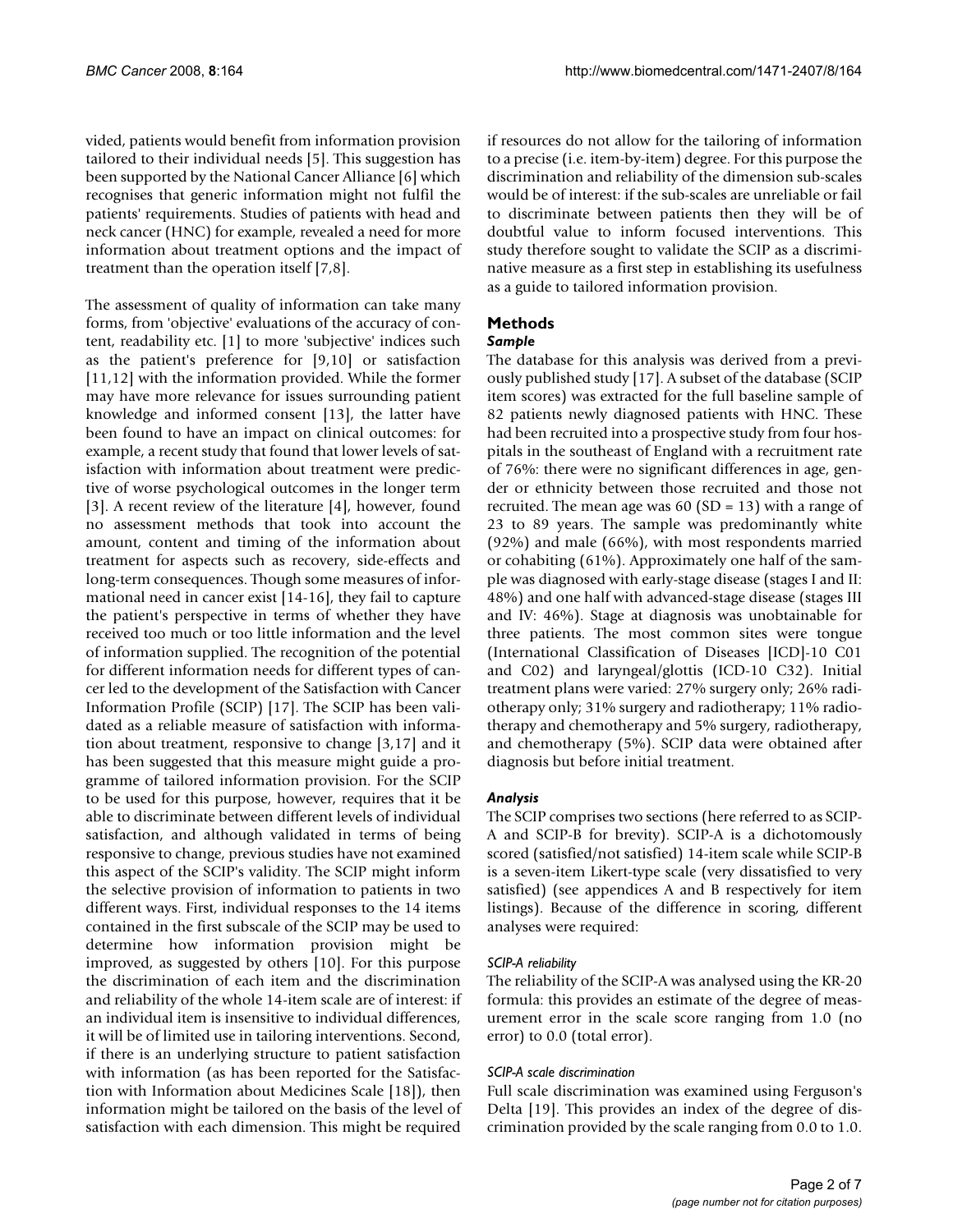It may be interpreted directly as the proportion of discriminations made in the sample, adjusted for the length of the scale. A Delta of 0.8, for example, means that 80% of all possible discriminations were made.

## *SCIP-A item analysis*

The degree to which individual item responses predicted the scale score (the item-total correlation) was examined using the point-biserial correlation between each item and the scale score. The point-biserial correlation is simply the Pearson correlation coefficient between a continuous variable and a dichotomous variable and ranges from 0.0 (no association) to 1.0 (perfect prediction). Item discrimination was computed using the formula given by Allen & Yen [20]. This computes the difference in the number of endorsements of an item between the top and bottom thirds of the distribution, giving an index from 0.0 to 1.0. An index of 1.0 indicates perfect item discrimination, i.e. all of the most satisfied and none of least satisfied respondents endorsed the item. In addition, Ferguson's Delta was computed for each item, giving a second index of item discrimination.

# *SCIP-B reliability*

The reliability of the SCIP-B was analysed using Cronbach's Alpha. This ranges from 0.0 to 1.0, with the same meaning and interpretation as the KR-20, above.

#### *SCIP-B scale discrimination*

Full scale discrimination was examined using Ferguson's Delta adapted for Likert-type scales [21]; this Delta also ranges from 0.0 to 1.0 and the meaning and interpretation are the same as Delta, above.

#### **Table 1: Item analysis, reliability and discrimination for SCIP-A**

## *SCIP-B item analysis*

item-total correlations for each item were computed using Pearson correlation coefficients. These range from 0.0 to 1.0 with the same meaning and interpretation as above. Item discrimination using the Allen & Yen formula was not possible as this formula is meaningful for dichotomous items only. However, item discriminations were computed using Delta, as above.

# *Sub-scale analysis*

For both the SCIP-A and the SCIP-B the existence of meaningful subscales was explored using principal components analysis (PCA) with oblique rotation. This statistical method identifies components ('factors') of the scale scores. The exact number of factors was determined by examination of a 'scree' plot, which plots each factor identified against the variance explained by the factors. A levelling off of the curve suggests that further factors add little to the variance explained. Once identified, the nature of the components can be clarified by examining the association between each item and the factors ('item loadings') and the extent to which they explain the variation in scale scores (the 'explained variance'). Subscales may then be constructed from items having moderate to high loadings on a given factor. Sub-scales can be interpreted as measurements of different domains of satisfaction contributing to the overall satisfaction score. Since respondents may be more satisfied with one domain that another, they allow for discrimination at a level between full scale (total) satisfaction and the item-level satisfaction.

# **Results**

#### *Discrimination of SCIP-A*

Table 1 shows the item analysis, reliability, and discrimination of SCIP-A. Since the items were dichotomous

| <b>Item</b>                   | Item mean | <b>Item-total correlation</b> | Item discrimination | Item Delta |
|-------------------------------|-----------|-------------------------------|---------------------|------------|
| I. Unwanted side-effects      | 0.78      | 0.63                          | 0.61                | 0.62       |
| 2. Risks of side-effects      | 0.74      | 0.73                          | 0.72                | 0.76       |
| 3. Risks of complications     | 0.59      | 0.66                          | 0.89                | 0.92       |
| 4. Experience of side-effects | 0.56      | 0.64                          | 0.89                | 0.95       |
| 5. Interferes with medication | 0.72      | 0.39                          | 0.56                | 0.84       |
| 6. Feel after treatment       | 0.78      | 0.68                          | 0.61                | 0.68       |
| 7. Ability to work            | 0.81      | 0.52                          | 0.44                | 0.60       |
| 8. Financial support          | 0.61      | 0.41                          | 0.61                | 0.98       |
| 9. Further treatment          | 0.78      | 0.59                          | 0.61                | 0.74       |
| 10. Effect on appearance      | 0.81      | 0.59                          | 0.50                | 0.69       |
| 11. Long term impact          | 0.76      | 0.50                          | 0.50                | 0.80       |
| 12. Recovery time             | 0.67      | 0.53                          | 0.61                | 0.89       |
| 13. Impact on QoL             | 0.61      | 0.63                          | 0.78                | 0.95       |
| 14. Patient support           | 0.69      | 0.63                          | 0.72                | 0.93       |
| Scale KR-20                   | 0.89      |                               |                     |            |
| Scale Delta                   | 0.92      |                               |                     |            |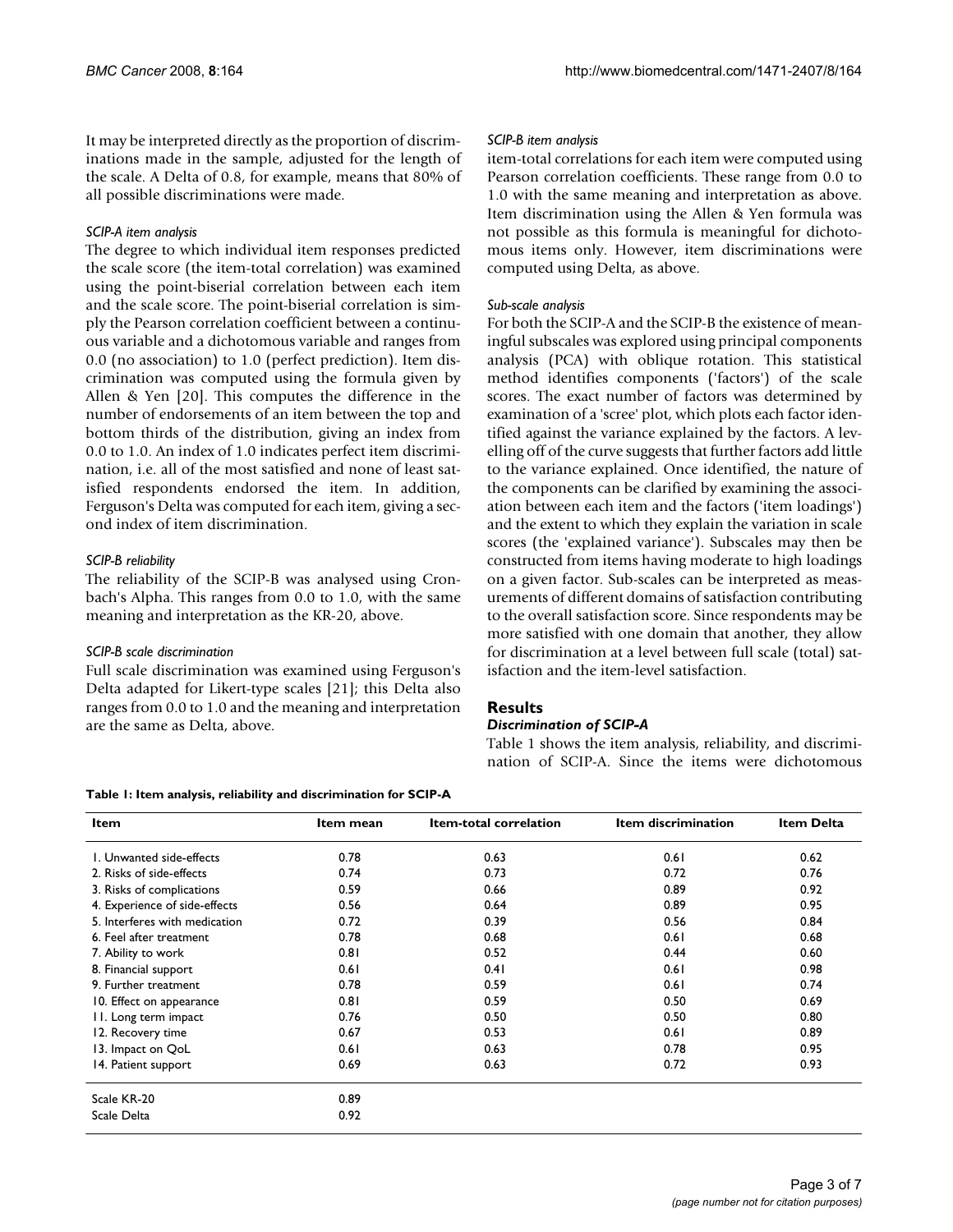scores, the item means represent the proportion of respondents satisfied with each item. It can be seen that satisfaction ranged widely from item to item, with the greatest satisfaction expressed for information about ability to work and effects of treatment on appearance (item means = 0.81) and the least satisfaction expressed for information about what to do if experiencing side-effects (item mean = 0.56). Item-total correlations were also variable, ranging from 0.39 to 0.73, suggesting that items contributed to total satisfaction in varying degrees, as expected. Similarly, item discriminations ranged from 0.44 to 0.89; this indicates that some items were much more discriminating of high and low total satisfaction than others. For example, risk of complications and what to do if side effects were experienced had item discrimination scores of 0.89, indicating that satisfaction with these items was a good indicator of high overall satisfaction. Ability to work had an item discrimination score of 0.44, suggesting that it was very undiscriminating of total satisfaction. Item Delta coefficients assessed the ability of each item to discriminate between individuals, ranging from 0.60 to 0.98. The least discriminating items were ability to work and whether the treatment has any unwanted side effects (Delta = 0.60 and 0.62), while the most discriminating were sources of financial support (Delta = 0.98), what to do if experiencing side-effects and impact on quality of life (QoL) (both Delta = 0.95). Scale reliability and scale discrimination were good (Alpha = 0.89; Delta = 0.92).

#### *Factor structure of SCIP-A*

Principal components analysis of the SCIP-A with oblique rotation initially revealed 4 factors, with Eigen values greater than 1, accounting for 61.7% of total variance. Inspection of the fourth factor revealed that it comprised two items, both of which loaded on one of the other three factors: the scree plot also suggested a three factor solution explaining 59.6% of total variance (Table 2). The first factor accounted for 40.9% of total variance and was interpreted as satisfaction with information about *unwanted effects* (items 1,2,3,4,5; Alpha = 0.83; Delta = 0.87). The second factor accounted for 10.6% of total variance and was interpreted as satisfaction with information about *long-term effects* (items 6,9,10,11,12,13; Alpha = 0.85; Delta = 0.85). The third factor accounted for 8.1% of total variance and was interpreted as satisfaction with information about *social/financial support* (items 7,8,14; Alpha = 0.66; Delta = 0.89). The three subscales were significantly correlated (unwanted effects and long-term effects r = 0.56, p < 0.001; unwanted effects and financial/social support  $r = 0.56$ ,  $p < 0.001$ ; long term effects and financial/ social support  $r = 0.52$ ,  $p < 0.001$ ).

# *Discrimination of SCIP-B*

The reliability, discrimination and item analysis of the SCIP-B are reported in Table 3. In general patients were satisfied with the type of information received and the timing, with mean item scores ranging from 3.7 to 4.2 (i.e. 'satisfied' on the five point integer scale). Item-correlations were also high ranging from  $r = 0.52$  to  $r = 0.74$ . There was wide variability in individual items, however, with standard deviations ranging from 0.5 to 1.0, suggesting that some items might be more discriminating than others. This was confirmed by the item Delta coefficients ranging from low (usefulness and detail of information; Delta = 0.71) to highly discriminating (written information; Delta = 0.93). Scale reliability and discrimination were satisfactory (Alpha = 0.87; Delta = 0.90).

**Table 2: SCIP-A factor loadings following PCA**

| Item | <b>Item content</b>                                                      | Rotated on-factor loadings |
|------|--------------------------------------------------------------------------|----------------------------|
|      | Subscale 1: 'Unwanted effects'                                           |                            |
|      | Whether the treatment has any unwanted side-effects                      | 0.77                       |
| 2    | What the risks of your experiencing side-effects are                     | 0.75                       |
|      | What the risks of your experiencing complications are                    | 0.75                       |
|      | What you should do if you experience unwanted side-effects               | 0.88                       |
|      | Whether your treatment interferes with other medicines you may be taking | 0.21                       |
|      | Subscale 2: 'Long-term effects'                                          |                            |
| 6    | How you may expect to feel immediately after treatment                   | 0.55                       |
| 9    | Whether you may need further treatment in the future                     | 0.63                       |
| 10   | The effect of treatment on your appearance                               | 0.38                       |
| п    | The long-term impact of treatment on functioning (daily activities)      | 0.60                       |
| 12   | How long you expect recovery to take                                     | 0.89                       |
| 13   | How your treatment may impact on your quality of life over the next year | 0.71                       |
|      | Subscale 3: 'Social/financial support'                                   |                            |
| 7    | The effects of treatment on your ability to work                         | 0.59                       |
| 8    | Who to ask/where to go for possible financial support                    | 0.85                       |
| 14   | Patient support groups for you and your partner                          | 0.61                       |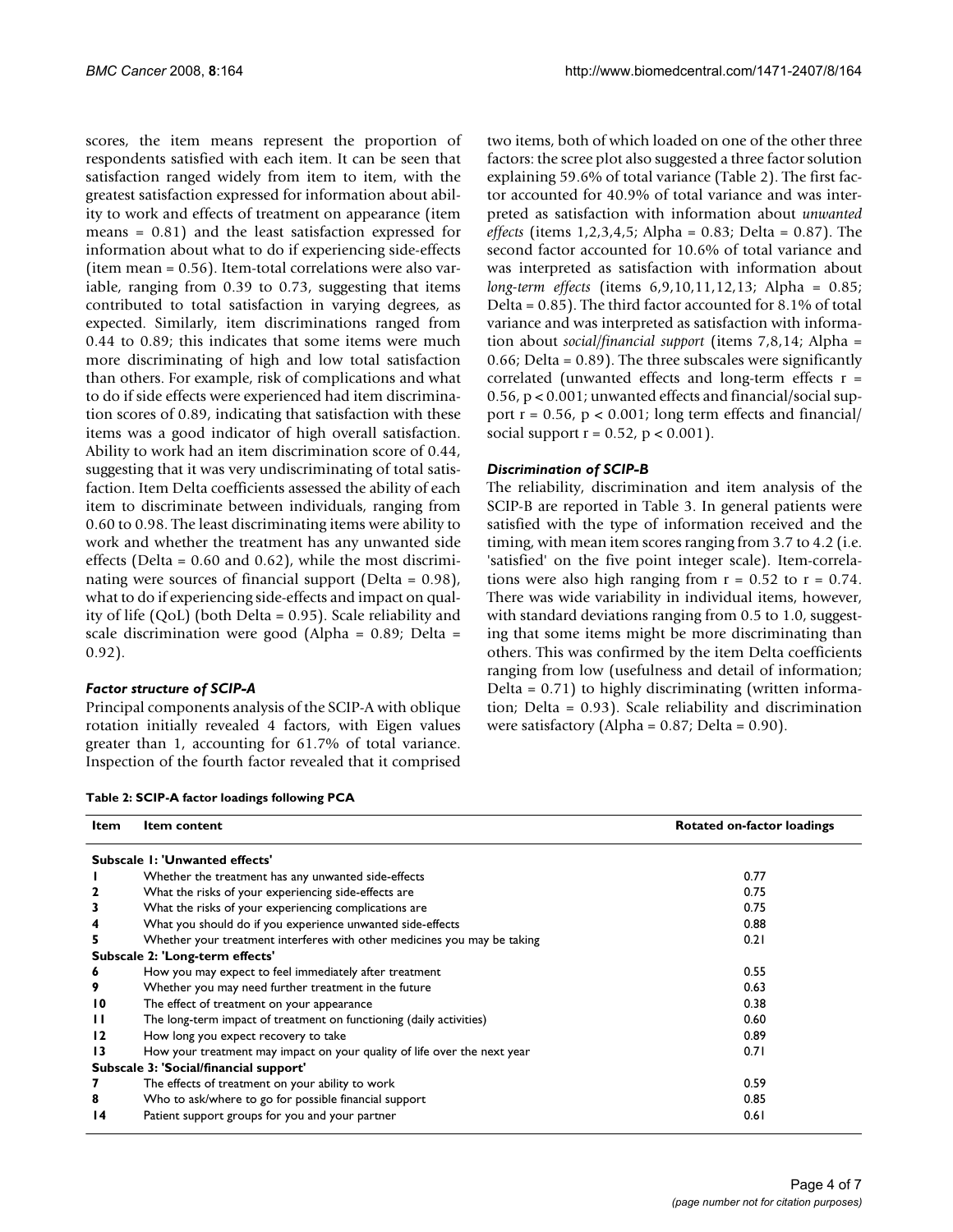| Item mean | <b>Item SD</b> | Item-total correlation | <b>Item Delta</b> |
|-----------|----------------|------------------------|-------------------|
| 4.1       | 0.6            | 0.74                   | 0.71              |
| 4.0       | 0.7            | 0.69                   | 0.78              |
| 3.7       | 1.0            | 0.52                   | 0.93              |
| 4.2       | 0.7            | 0.76                   | 0.72              |
| 4.0       | 0.8            | 0.63                   | 0.73              |
| 4.1       | 0.7            | 0.69                   | 0.71              |
| 4.2       | 0.5            | 0.67                   | 0.54              |
| 0.87      |                |                        |                   |
| 0.90      |                |                        |                   |
|           |                |                        |                   |

#### **Table 3: Item analysis, reliability and discrimination for SCIP-B**

#### *Factor structure of SCIP-B*

Principal components analysis with oblique rotation suggested a single factor accounting for 61.0% of the total variance (Table 4). Examination of the scree plot also suggested a one-factor solution as the best fit. The SCIP-B was therefore determined to be one-dimensional and no division into subscales was necessary.

# **Discussion**

For a measure to be useful in guiding tailored information it must be able to discriminate between the differing needs of individuals on a number of levels. Both sections of the SCIP showed good discrimination at the level of total satisfaction (SCIP-A Delta = 0.90; SCIP-B Delta = 0.93), demonstrating that the measures should prove useful in determining which patients are in need of further information in general. Additionally the SCIP-A further subdivided into three coherent, correlated but distinct areas of satisfaction (unwanted effects, long-term effects and financial/social support). While the first two of these subscales had acceptable reliability and all had adequate discrimination, the financial support subscale was low in reliability. Since this subscale comprised only three items, this is perhaps not surprising: further development in measuring this aspect of patient satisfaction is required. However, it seems likely that the three subscales will also prove useful as discriminating measures of patient satisfaction within the broad domains so identified.

At the most patient-specific level of discrimination (discrimination by item) some items proved more discriminating than others, particularly those of the SCIP-A. This justifies the consideration of item-level responses, since total satisfaction score was not consistently related to item scores, and suggests that these items will be the most effective in identifying areas for additional or tailored provision of information.

As expected, those items uniformly high in satisfaction across the sample were less useful in specifying how information provision might be improved: this was especially the case for the SCIP-B as the result of a 'ceiling effect' for all of the items except the provision of written information. Questionnaires measuring general or overall satisfaction often suffer from this same lack of variability and it may be that the response scale of SCIP-B should be further adapted to increase the spread of scores [22].

We envisage that the SCIP will be useful in clinical settings, research and audit. As a discriminating measure, it should prove possible to tailor information provision at the individual or group level, with the SCIP administered immediately after the initial consultation, or indeed at any stage in the course of treatment. For research, the SCIP has now been validated for discriminative and evaluative purposes and has been shown to be sensitive to individual differences and change over time. For audit, the patient's overall level of satisfaction with information provision

|  |  |  | Table 4: Items included in SCIP-B with results from PCA |
|--|--|--|---------------------------------------------------------|
|--|--|--|---------------------------------------------------------|

| SCIP no.        | <b>Item content</b>                                      | Rotated on-factor loadings |  |
|-----------------|----------------------------------------------------------|----------------------------|--|
| 15              | The usefulness of the information to you                 | 0.87                       |  |
| 16              | The usefulness of the information to your partner/family | 0.85                       |  |
| $\overline{17}$ | The amount of written information supplied               | 0.82                       |  |
| $\overline{18}$ | The amount of verbal information supplied                | 0.79                       |  |
| 19              | The timing at which you received information             | 0.78                       |  |
| 20              | The detail of the information given to you               | 0.75                       |  |
| 21              | How understandable the information was to you            | 0.56                       |  |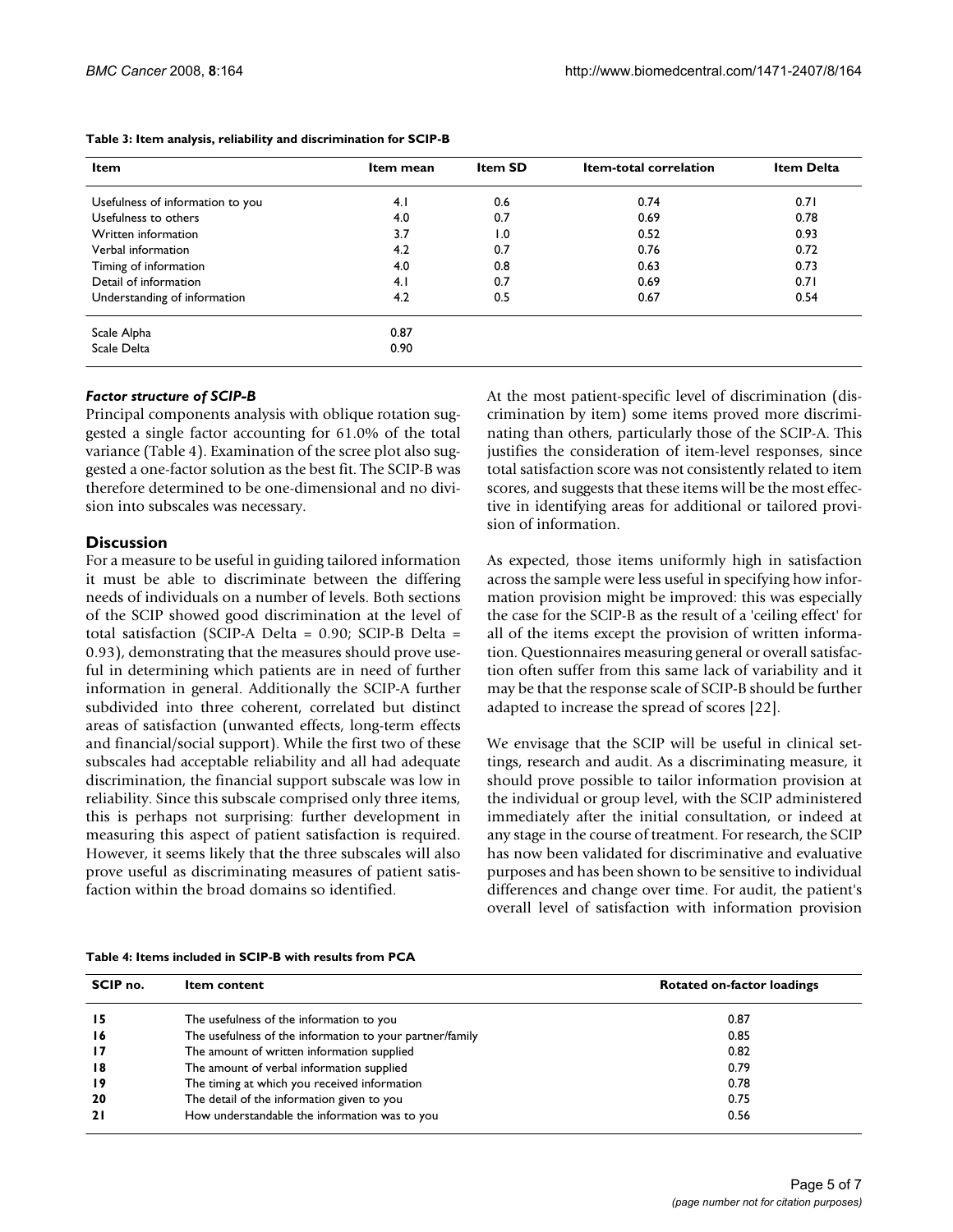may be assessed, and once again, changes in satisfaction during the audit cycle noted.

The result of this study may, of course, reflect the particular concerns and response characteristics specific to patients with head and neck cancer. It is possible that some or all of these concerns extend to patients with other forms of cancer, but we suggest that the SCIP be piloted and further adapted (if required) before use in studies of different populations.

# **Conclusion**

The SCIP proved to be a reliable and discriminating measure of satisfaction suitable for guiding the tailoring of information for patients with head and neck cancer. The SCIP-A may be used to tailor the provision of information based on total satisfaction score, subscale scores and item scores. The SCIP-B is better suited to tailoring information at the level of total satisfaction since it appears to be unidimensional and comprises items with low individual discrimination.

# **Competing interests**

The authors declare that they have no competing interests.

# **Authors' contributions**

MCH came up with the idea for the manuscript, performed data analyses and interpretation and wrote the manuscript. CDL designed and conducted the original study and helped to draft the manuscript. Both authors approved the final manuscript.

#### **Appendix: The SCIP questionnaire items and scoring** *SCIP A*

Do you feel as if you have received enough information about:

1. Whether the treatment has any unwanted side effects

2. What the risks of your experiencing side effects are

3. What the risks of your experiencing complications are

4. What you should do if you experience unwanted side effects 0 1 0 1

5. Whether your treatment interferes with other medicines you may be taking

6. How you may expect to feel immediately after treatment

7. The effects of treatment on your ability to work

8. Who to ask/where to go for possible financial support

9. Whether you may need further treatment in the future

10. The effect of treatment on your appearance

11. The long term impact of treatment on functioning (daily activities)

12. How long you expect recovery to take

13. How your treatment may impact on your quality of life over the next year

14. Patient support groups for you and your partner

Response choices: Too much/About right/Too little/None wanted

Scoring: 0/1/0/1

Possible subscale score: 0–14

# *SCIP-B*

Overall, how would you rate the following?

1. The usefulness of the information to you

2. The usefulness of the information to your partner/family

3. The amount of written information supplied

4. The amount of verbal information supplied

5. The timing at which you received information

6. The detail of the information given to you

7. How understandable the information was to you

Response choices: Very satisfied/Satisfied/Neither/Dissatisfied/Very dissatisfied

Scoring: 5/4/3/2/1

Possible subscale score: 7–35

# **Acknowledgements**

The authors would like to thank all the patients for their valuable contributions to the original dataset and for support received by CL from Guy's and St Thomas' Charitable Foundation (R020216) during data collection.